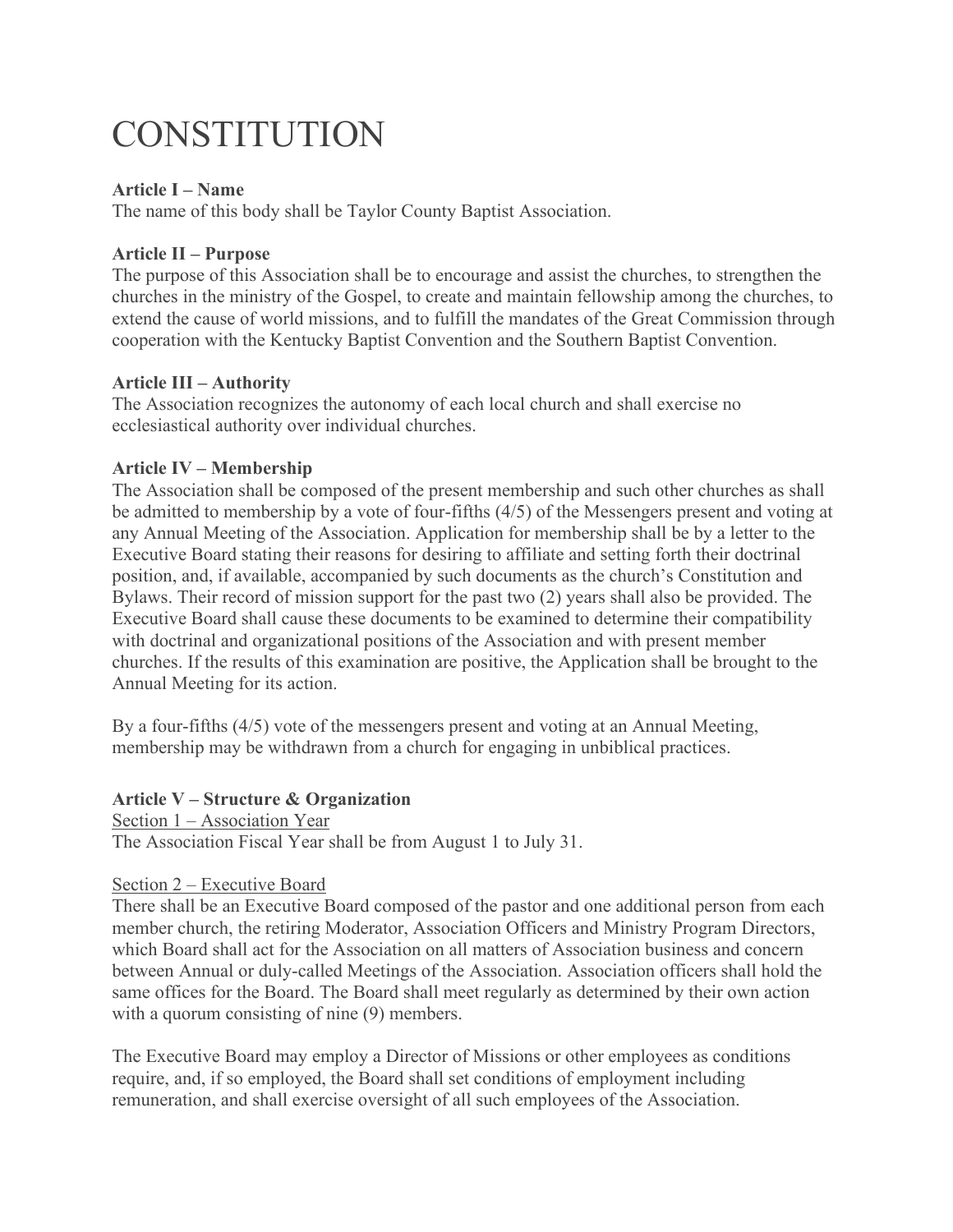# Section 3 – Association Officers

Officers of the Association shall be: Moderator, Assistant Moderator, Clerk, Assistant Clerk, Treasurer, and Assistant Treasurer to be elected at Annual Meetings. A Nominating Committee may be used to present nominees for offices. Officers shall assume their duties at the close of the session at which they are elected and continue in them until their successors are elected and qualified.

## Section 4 – Administrative Group

There shall be an Administrative Group composed of Association Officers and Ministry Program Directors with duties and responsibilities as set forth in the Bylaws.

## Section 5 – Committees

Committees may be created, utilized, and dismissed as any situation required such attention may occur. Unless otherwise directed by the Executive Board, all committee members shall be appointed by the Moderator.

## **Article VI – Meetings and Representation**

## Section 1 – Meetings

The Association shall meet at least annually at times and places determined by its own action with the Body composed of the pastors of the churches and such other Messengers as may be sent by the member churches. As they may become necessary, other meetings may be called by the Executive Board upon at least thirty (30) days notice to the churches.

## Section 2 – Messengers

Messengers to meetings of the Association may be sent by member churches. Each member church shall be entitled to six (6) Messengers, one of whom shall be the pastor (unless there is no pastor at that time, in which case another person may be named to fill this position), and one (1) additional messenger for each fifty (50) members or fraction thereof, above the first one hundred (100) members. The maximum number of Messengers for any church shall be twelve (12).

## Section 3 – Visitors

Visitors may be seated in Association Meetings and may speak, but be without vote.

## Section 4 – Reports

At least thirty (30) days prior to the Annual Meeting date, Member Churches shall furnish for the Association Office such information as called for by the Uniform Associational Letter or by the Executive Board, and all Ministry Program Directors and the DOM shall submit to the Association Office annual Reports on their ministries. All reports shall be published in the Annual Minutes of the Association which shall be distributed to member churches.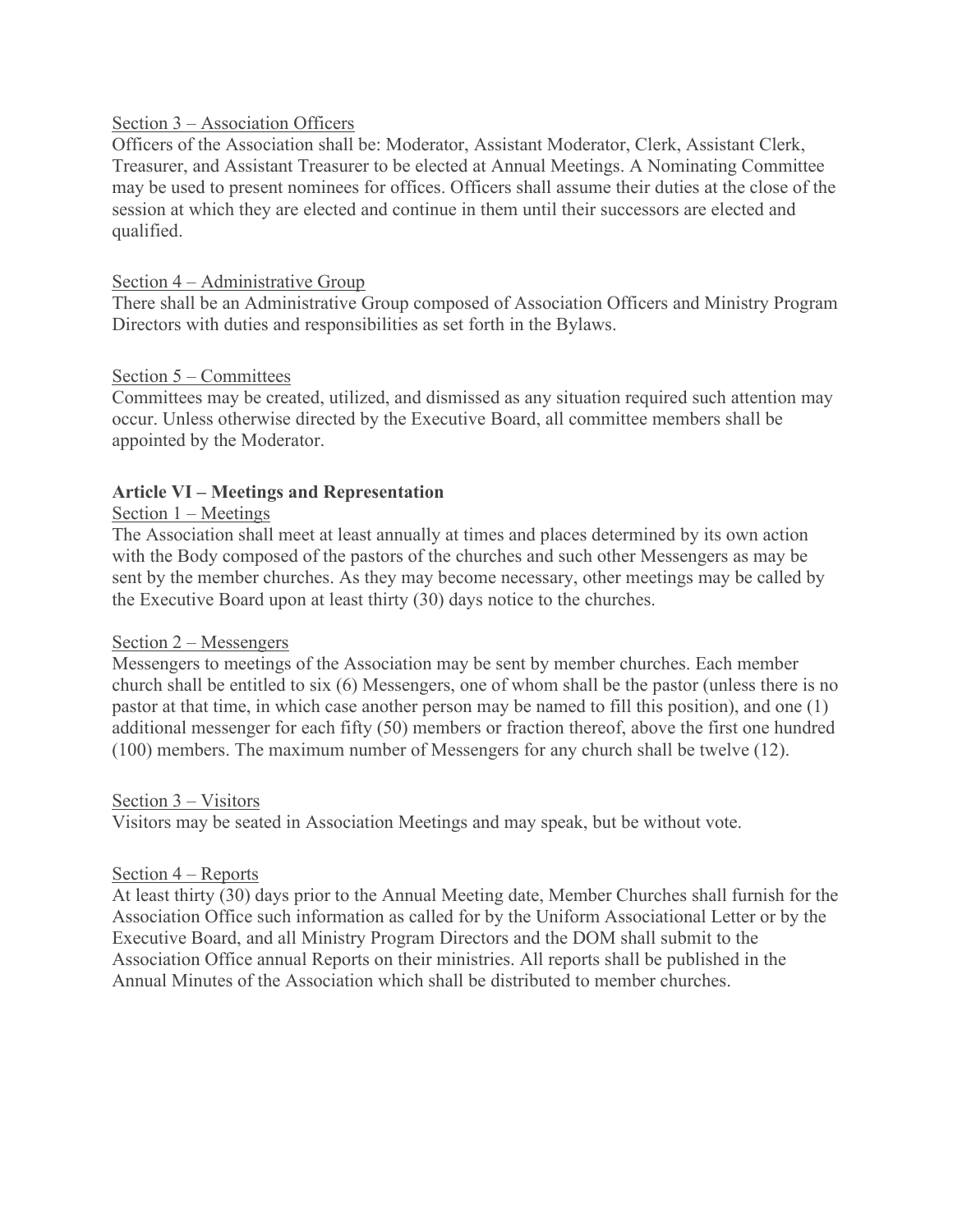# **Article VII – Amendments**

This Constitution may be amended, altered, and/or updated (except Article III) at any meeting of the Association upon the vote of four-fifths (4/5) of the Messengers present and voting, provided that any such amendments or changes have been proposed at least one (1) year in advance of the meeting.

# **Additional Notes**

Parliamentary Rules: Robert's Rules of Order (latest edition) shall be the guide for business proceedings of the Association.

This Constitution was adopted September 11, 2012.

# Bylaws

# **Article I – Officers: Terms, Duties and Responsibilities**

Section 1 – Director of Missions

The Association may employ a Director of Missions (DOM), who shall be recommended by the Administrative Group and whol will serve with the Executive Board in planning, enabling and evaluating ministries of the Association. The DOM shall give general direction and supervision to the total program of the Association, supervise the promotion and administration of the budget, direct the work of the Association office, encourage fellowship among pastors and member churches, and promote cooperative endeavors in the fields of evangelism, missions and education. The DOM shall be called by the Executive Board with a vote of four-fifths (4/5) majority. The Board shall set salary and benefits, and supervise and evaluate the quality of performance. The call to a DOM shall be for an indefinite period of time. (For further details concerning the job description for a DOM, see the document adopted by the Executive Board in January 2011.)

## Section 2 – Moderator

The Moderator shall work closely with the Director of Missions. He shall chair all meetings of the Association and the Executive Board, unless providentially prevented from doing so, in which case the Assistant Moderator shall preside. If neither the Moderator nor Assistant can serve, the presiding succession shall be to an elected Moderator pro-tem. The Moderator shall appoint all committees and serve as a member ex officio (with vote) of all committees and ministry teams.

## Section 3 – Assistant Moderator

The Assistant Moderator shall assist the Moderator as needed, shall serve in the absence of the Moderator, and shall perform such other duties as may be assigned by the Moderator or the Executive Board.

# Section 4 – Clerk

The Clerk shall keep an accurate record of the proceedings of the Association, the Executive Board, Administrative Group and superintend the printing and distribution of the Minutes of the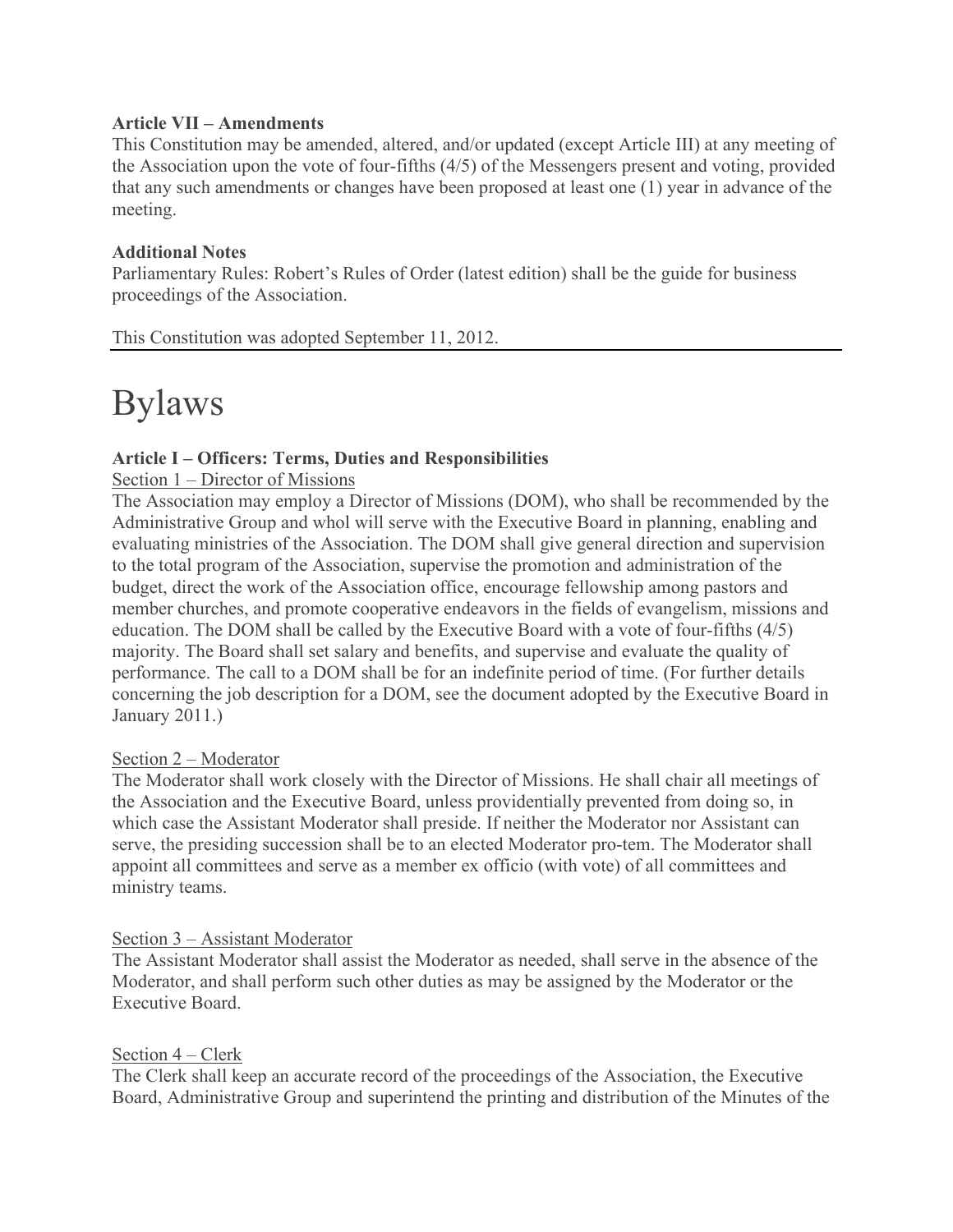Association, which Minutes shall include statistics from the Association year immediately preceding the Annual Meeting, and which shall be distributed to member churches and to messengers to the Annual Meeting. As required, copies of the Minutes shall be sent to various offices of the Kentucky Baptist Convention. The Clerk shall preserve a permanent file of Minutes and other papers pertinent to the life of the Association.

## Section 5 – Assistant Clerk

The Assistant Clerk shall assist the Clerk as needed, shall serve in the absence of the Clerk, and shall perform such other duties as may be assigned by the Moderator or the Executive Board.

## Section 6 – Treasurer

The Treasurer shall receive and account for all monies received from all sources including contributions from member churches, shall make distribution of funds as authorized by the Executive Board or its Administrative Group, including payment of valid bills, salaries, and related compensation, within the structure of the duly approved Association budget. All disbursement checks shall carry two (2) signatures, normally of the Treasurer and DOM, but may substitute that of Assistant Treasurer for either. The Treasurer shall be bonded with the bonding fee paid by the Association.

## Section 7 – Assistant Treasurer

The Assistant Treasurer shall assist the Treasurer as needed, shall serve in the absence of the Treasurer, and shall perform such other duties as may be assigned by the Moderator or the Executive Board.

## Section 8 – Terms

The term of office for Association Offices, Executive Board members, and Administrative Group members shall be for one (1) year or until their successors have been selected and qualified. The Moderator may succeed to a second year, but shall be limited to a term of two consecutive years, and shall vacate the office for at least one year before again being eligible election as Moderator.

## Section 9 – Auditor

An auditor shall be secured by the Executive Board to audit the Treasurer's books and attest to his annual report. Any auditing expense shall be paid the Association.

## Section 10 – Vacancies

Vacancies in office positions occurring between meetings of the Association may be filled by the Executive Board.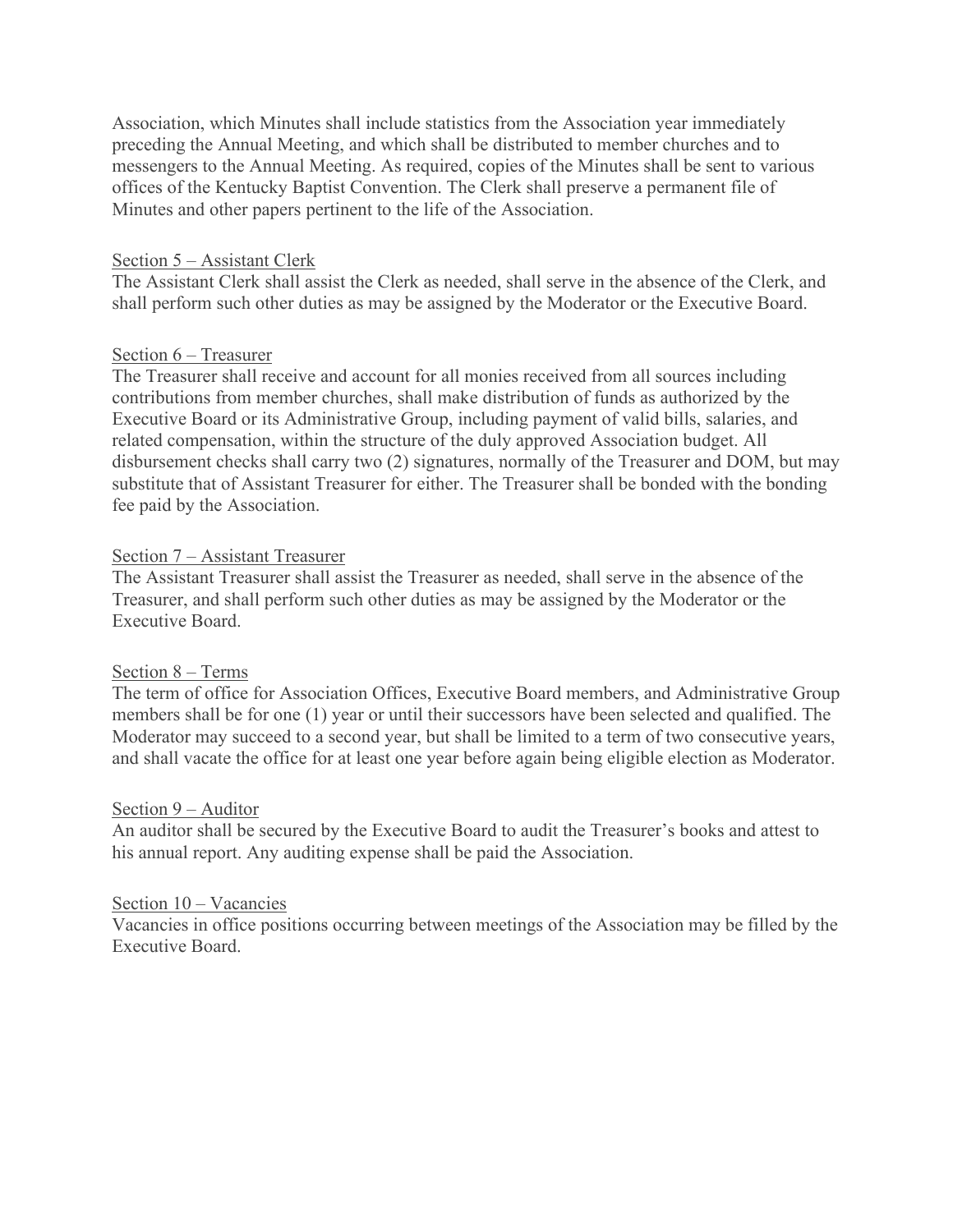# **Article II – Program Design**

Section 1 – Administrative Group

Part 1 – The Administrative Group shall be composed of the Association Officers and Directors of Ministry Teams, shall serve a term of one (1) year, and be eligible to succeed themselves in office.

Part 2 – The Administrative Group, acting for the Executive Board, and in conjunction with the DOM, shall be responsible for guiding the structure for planning, developing and promoting programs of ministries and activities for the ensuing year in all phases of church work, and shall report to the Executive Board on progress of these programs at each regular meeting of the Board.

# Section 2 – Ministry Programs Structure

Part 1 – Various Ministry Programs may be established by the Association to provide emphasis on significant aspects of ministry relevant to the Association and/or its member churches. Between meetings of the Association, the Executive Board is authorized to add other Programs that may be needed, and to elect their Directors.

Part 2 – A Director for each Ministry Program shall be elected at the Annual Meeting upon nomination by the Executive Group. The term of service for the Directors shall be one (1) year, and they shall be eligible to succeed themselves.

Part 3 – Ministry teams, always including the WMU and Baptist Men, may be created for the Ministry Programs for planning, promoting and directing activities that will enhance carrying out the Great Commission through the respective Programs.

Part 4 – Members of Ministry Teams shall be elected at the Annual Meeting upon nomination of the Executive Group. After the initial creation of a Ministry Team, the term of service for Team members shall be for three (3) years, with approximately one-third (1/3) of the members rotating off each year. Members shall be able to succeed themselves for a second three-year term, but must vacate service on the Team for a period of at least one (1) year before again serving beyond six (6) consecutive years.

# **Article III – Committees**

## Section 1 – Program Committee

A Program Committee of five (5) members shall be appointed for planning the program of the Annual Meeting, selecting program participants, and determining the time(s) and place(s) for the Annual Meeting, submitting same on a timely basis to the Executive Board for final approval.

# Section 2 – Budget and Finance Committee

The Administrative Group, in conjunction with the DOM, shall serve as the Budget and Finance Committee for the Association, shall prepare a proposed budget for the ensuing year to be presented to the Executive Board for approval and subsequent approval by the membership at the Annual Meeting, shall act for the Executive Board for budget control and, between board meetings, approve necessary disbursements.